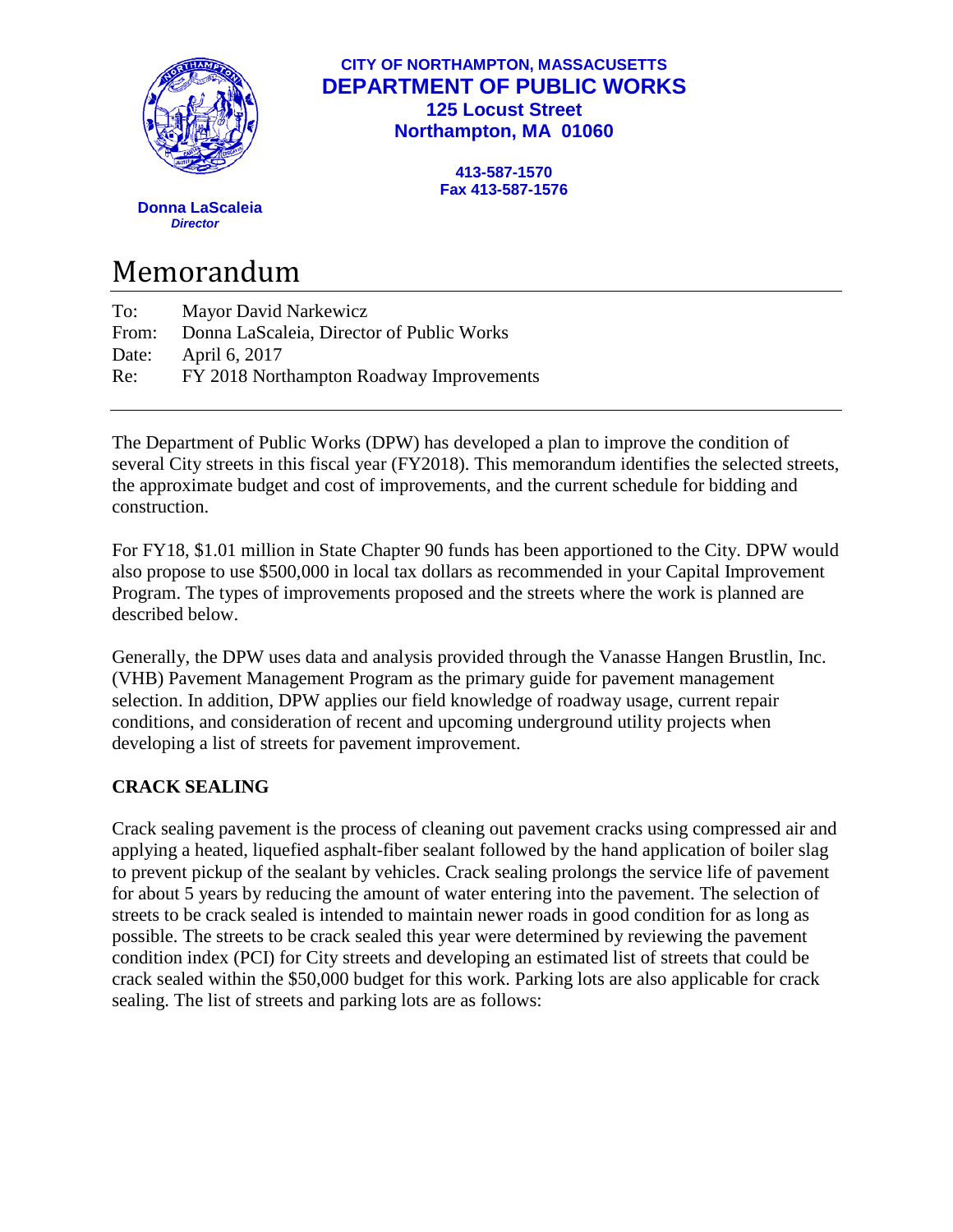| <b>Street Name</b>      | <b>From Segment</b>       | <b>To Segment</b>       | <b>Length <math>(ft)</math></b> | <b>PCI</b> |
|-------------------------|---------------------------|-------------------------|---------------------------------|------------|
| Acrebrook Drive         | Beatie Dr (South)         | Brookside Cir (South)   | 2053                            | 80         |
| <b>Arnold Avenue</b>    | West St                   | Dead End                | 271                             | 92         |
| <b>Bancroft Road</b>    | Crescent St               | Round Hill Rd           | 960                             | 76         |
| <b>Bancroft Road</b>    | Franklin St               | Crescent St             | 350                             | 73         |
| <b>Bardwell Street</b>  | North Main St             | North Maple St          | 1081                            | 74         |
| <b>Beech Street</b>     | Fern St                   | Bridge Rd               | 256                             | 73         |
| <b>Bliss Street</b>     | Nonotuck St               | 150' S Of Nonotuck St   | 150                             | 73         |
| <b>Bridge Road</b>      | North Main St             | Juniper St              | 635                             | 84         |
| <b>Bridge Road</b>      | Juniper St                | Lake St                 | 1460                            | 76         |
| Carolyn Street          | Mountain St               | Clair Ave/Mary Jane Ln  | 1058                            | 85         |
| <b>Conz Street</b>      | 200' S Of Old South St    | Wright Ave              | 1685                            | 91         |
| Florence Road           | Route 66                  | Easthampton Town line   | 3335                            | 82         |
| Golden Drive            | Spruce Hill Ave           | Spruce Hill Ave         | 1025                            | 80         |
| <b>Gothic Street</b>    | Main St                   | Trumbull Rd             | 1294                            | 79         |
| <b>Grandview Street</b> | Bridge Rd                 | Carolyn St              | 737                             | 74         |
| Michelman Avenue        | Pleasant St               | 200' W Of Pleasant St   | 204                             | 75         |
| Montague Road           | 200' S Of Chesterfield Rd | Westhampton Town line   | 1221                            | 91         |
| <b>Mountain Street</b>  | 48' N Of Carolyn St       | North Farms Rd          | 1153                            | 73         |
| <b>Mountain Street</b>  | Bridge Rd                 | 48' N Of Carolyn St     | 466                             | 73         |
| New South Street        | Main St                   | Ho $#82$ South St       | 1143                            | 74         |
| North Maple Street      | 36' W Of High St          | 200' N Of Bridge Rd     | 2850                            | 81         |
| Parsons Street          | <b>Union St.</b>          | Cherry St               | 370                             | 75         |
| <b>Pearl Street</b>     | Pleasant St               | Strong Av               | 407                             | 79         |
| Platinum Circle         | Burts Pit Rd (East)       | Burts Pit Rd            | 1395                            | 86         |
| <b>Pleasant Street</b>  | 100' S Of Holyoke St      | 100' N Of Fulton Av     | 484                             | 74         |
| Roe Avenue              | Prospect St               | Calvin Ter              | 912                             | 73         |
| Ryan Road               | 79' W Of Burts Pit Ex (E) | 1269' E Of Sylvester Rd | 1574                            | 90         |
| Ryan Road               | 1269' E Of Sylvester Rd   | Sylvester Rd            | 1269                            | 75         |
| <b>Stoddard Street</b>  | State St                  | Prospect St             | 907                             | 75         |
| Strawberry Hill Road    | Chestnut St               | Dead End                | 657                             | 86         |
| <b>Trumbull Road</b>    | Prospect St               | State St                | 340                             | 75         |
| Vernon Street           | Federal St                | Ward Av                 | 1023                            | 92         |
| Ward Avenue             | James Ave                 | Dead End                | 1029                            | 92         |
| <b>Warner Street</b>    | Maplewood Ter             | Liberty St              | 324                             | 81         |
| <b>Warners Row</b>      | Florence St               | Dead End                | 348                             | 87         |

Bridge Street Elementary School Parking lot Northampton High School Parking Lot Ryan Road Elementary School Parking Lot

*Crack sealing Schedule:* Bid specifications for the crack sealing contract are being prepared and bidding is expected to occur in April or early May. It is expected that the work will occur in late Summer or Fall 2017.

#### **MILL AND OVERLAY**

This process mechanically mills and removes the top 2-3 inch layer of pavement leaving curbing, catch basins and manholes in place. These structures are adjusted as needed to match the final pavement grade. A new top course of pavement is installed after a tack coat of bitumen is applied as a bonding agent with the base course. The expected repair life is typically 12-15 years.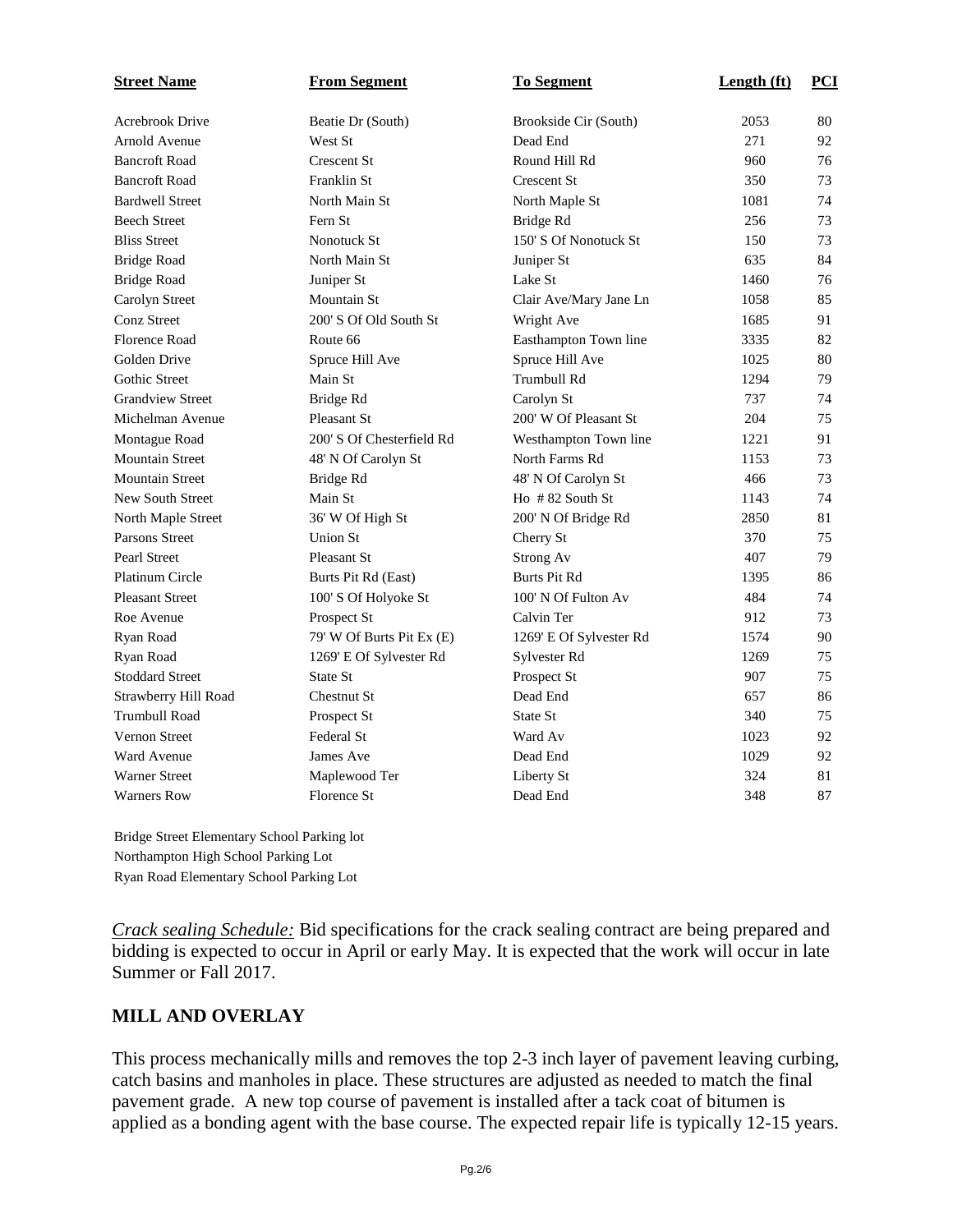The mill and overlay locations are determined by reviewing the streets that fall within the top Benefit Value tier as calculated by the VHB software. The streets selected below are within that top tier.

| Mill and Overlay Streets                                      | <b>Estimated Cost</b> |  |
|---------------------------------------------------------------|-----------------------|--|
| Ryan Road: Brookside Circle to 79' West of Burts Pit Road Ext | \$260,000             |  |
| <b>TOTAL</b>                                                  | \$260,000             |  |

*Mill and Overlay Schedule:* Bid specifications for the mill and overlay projects will be part of a Pavement Contract that is currently being prepared, and bidding is expected to occur in May. The paving schedule for each street will be determined once a contract has been awarded.

### **MICRO-SURFACING**

Micro-surfacing is a thin overlay that restores the wearing surface of the pavement. Any large cracks or defects must be sealed or patched before micro-surfacing. The combination of aggregate, asphalt emulsion, mineral filler, and water is then applied with mixing equipment and a spreader box. This mixture can cure in about one hour. The street may be closed to ensure that the treatment is not damaged. The expected repair life is typically 7-9 years. This preventative maintenance is performed on roadways that are in fairly good condition.

| Micro-Surfacing Streets                                              | <b>Estimated Cost</b> |  |
|----------------------------------------------------------------------|-----------------------|--|
| Park Hill Road: 1,000' West of Greenleaf Drive to the T Intersection | \$29,000              |  |
| Ryan Road: Florence Road to Brookside Circle                         | \$107,000             |  |
| <b>TOTAL</b>                                                         | \$136,000             |  |

*Micro-Surfacing Schedule:* The micro-surfacing project will be included in the Pavement Contract discussed above.

### **RECLAIM**

A roadway that is reclaimed is mechanically ground, removing all existing layers of pavement. The material can be used to repair or supplement the road's gravel base as needed. Excess material is stockpiled for use by the DPW. The road base is graded and compacted before base and top courses of new pavement are installed. Structures are adjusted and may be rebuilt if required. The expected repair life is typically 18-22 years. DPW uses information from the VHB asset management to determine what streets are appropriate for reclaiming and we use the VHB benefit value as a guide to prioritizing street candidates for reclaiming. For this year, Audubon Road from Reservoir and River Roads is scheduled for reclaiming in conjunction with water line replacement in the roadway and to the Audubon Road tank, and drainage improvements, including a box culvert replacement near Leeds center. Day Avenue from Bridge Street to North Street will also be reclaimed in conjunction with water, sewer, drain utilities along with the installation of sidewalk and curbing.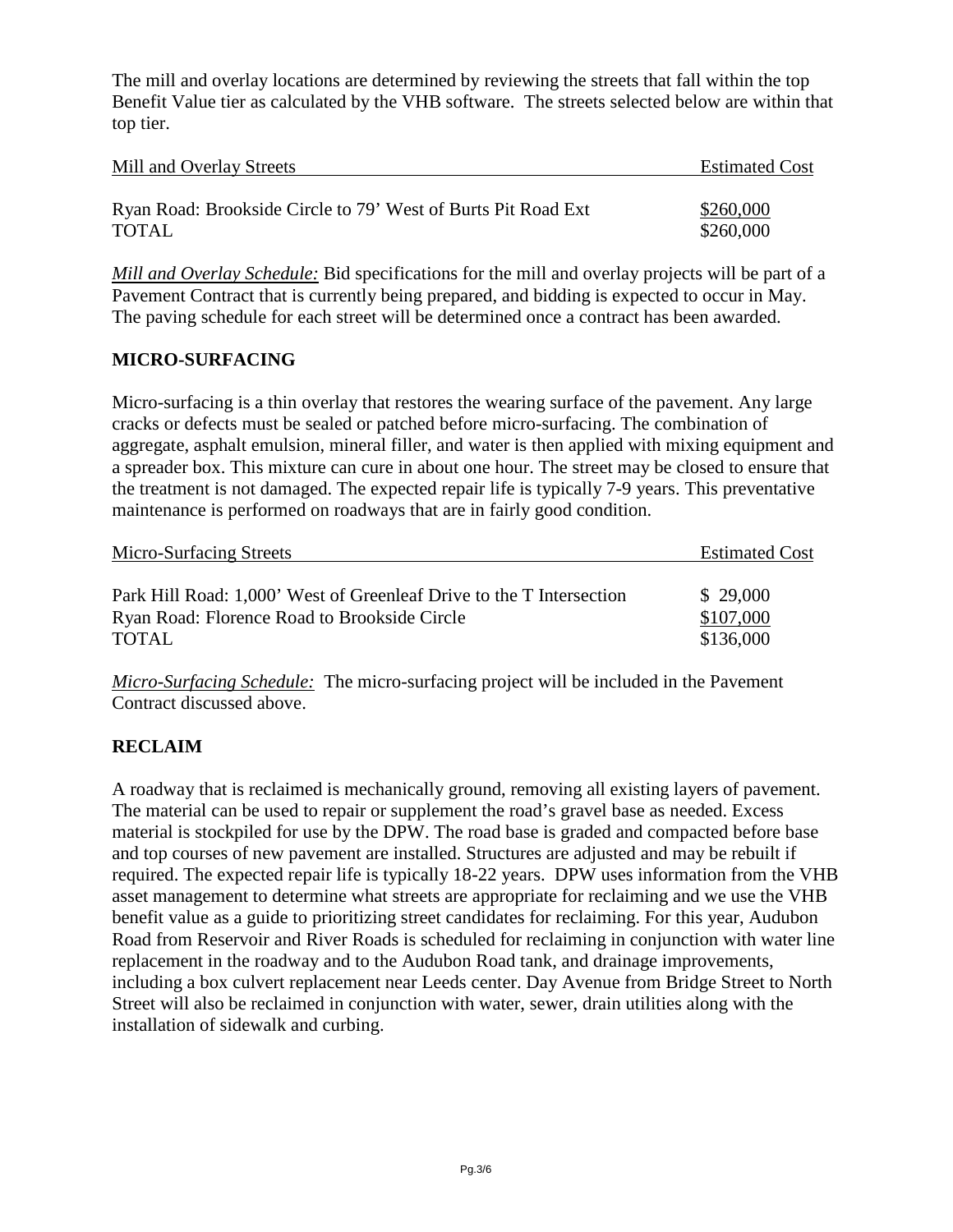| <b>Reclaim Streets</b>                                      | <b>Estimated Cost</b> |  |
|-------------------------------------------------------------|-----------------------|--|
| Audubon Road: Reservoir & River Road to 2,600' Westerly and |                       |  |
| Kennedy Road to 600' Easterly                               | \$225,000             |  |
| Day Avenue: Bridge Street to North Street                   | \$125,000             |  |
| <b>TOTAL</b>                                                | \$350,000             |  |

*Reclaim Schedule:* Bids for Audubon Road were opened on February 23, 2017. The low bid contractor was Borges Construction Inc. of Ludlow, MA. Bids for Day Avenue were opened on February 1, 2017. The low bid contractor was Caracas Construction Corp of Ludlow, MA. Both projects are expected to start in Spring 2017. Waterline and drainage work will precede the roadway reclaiming and repaving. It is anticipated that at least the base course of pavement will be installed by the end of the construction season. The bid price for the total Audubon Road project is \$958,202. The bid price for the total Day Avenue project, which also includes water line replacement on North Maple Street and North Farms Road to Country Way with a permanent trench patch, is \$1,084,640.

## **FULL DEPTH RECONSTRUCTION**

Full depth reconstruction entails removing all the existing pavement and 12-18 inches of base gravel material, depending on the local soil conditions. New gravel base material to meet current specifications is then installed, graded and compacted before base and top courses of new pavement are placed. This process is the most expensive roadway treatment and is typically undertaken only when underground utility replacement is also being done. The expected repair life is typically 22 or more years. For this year, Hinckley Street is scheduled for full depth reconstruction in conjunction with the replacement of water, sewer and drain lines, reconfiguration of drain lines that includes a new outfall, slope stabilization and a drainage access road off Riverside Drive, and replacement of existing and installation of new sidewalks. The estimated cost for the total Hinckley Street project is \$3,000,000.

| <b>Full Depth Reconstruction Streets</b>              | <b>Estimated Cost</b> |  |
|-------------------------------------------------------|-----------------------|--|
| Hinckley Street: Riverside Drive to South Main Street | \$1,000,000           |  |
| <b>TOTAL</b>                                          | \$1,000,000           |  |

*Full Depth Reconstruction Schedule:* Design and permitting for the project is complete. The project is currently out to bid with bids due on April 11, 2017 and construction is expected to start in late spring or early summer. The underground utility replacement and outfall work will precede the roadway reconstruction and repaving. It is hoped that the base course of pavement will be installed by the end of the construction season.

### **ROADWAY LINE PAINTING**

The double yellow centerlines and white edge lines delineate the travel lane, bikes lanes, and parking lanes. Streets for this contract are generally chosen based on visual inspection. Roads that are heavily used such as King Street or Elm Street will be repainted annually. 460,000 linear feet of lines were painted in 2016.This work is paid from the highway general funds.

*Line Painting Schedule:* The work is expected to occur in Fall 2017.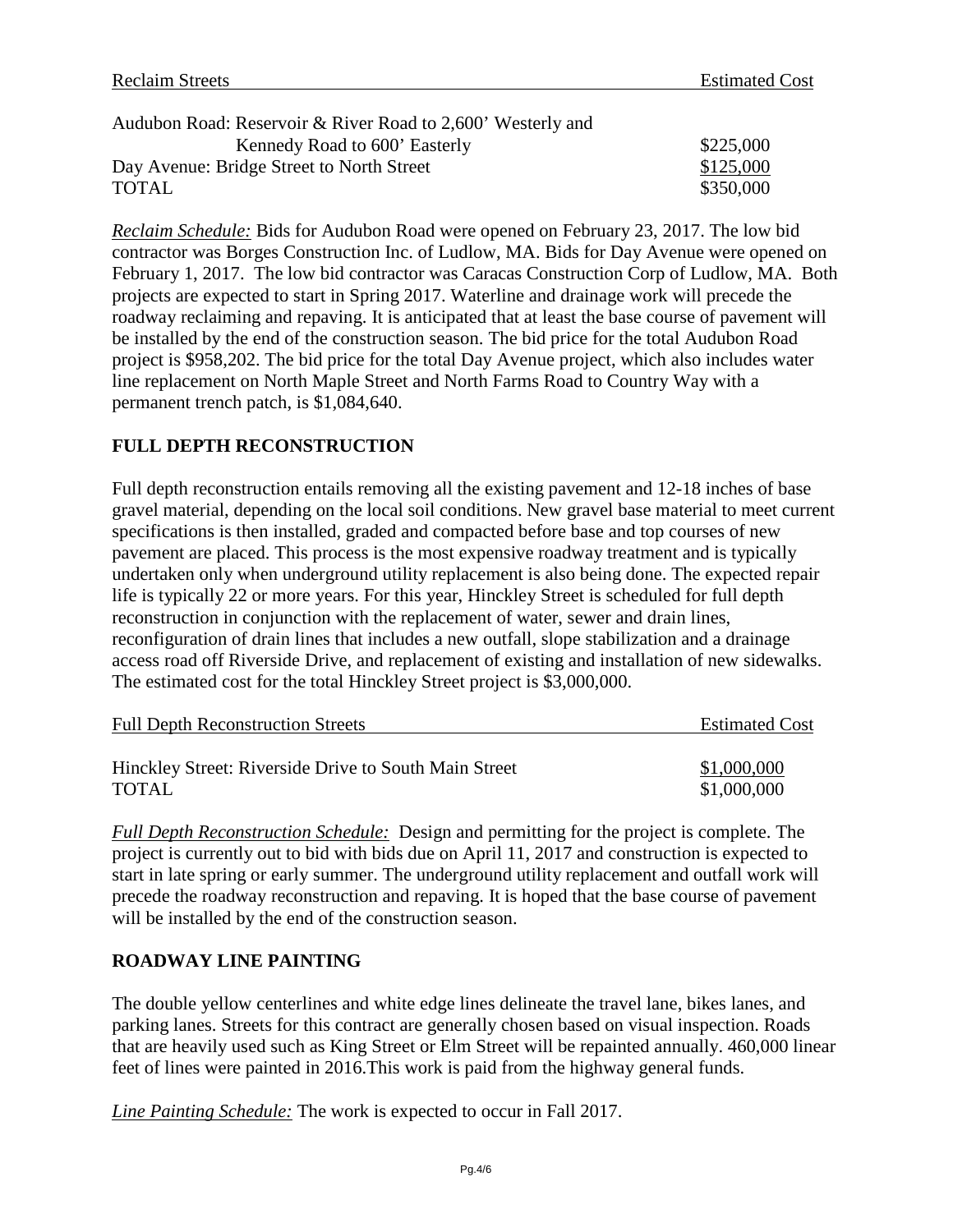## **STATE CHAPTER 90 FUNDS PROJECTS**

Chapter 90 is a state reimbursement program for projects that involve maintaining, repairing, and reconstructing City streets. Other eligible uses include engineering design services and personnel for site inspection. Several construction and resurfacing projects listed on the previous pages are partially funded using the Chapter 90 program. For FY17, \$1.01 million was allocated for Northampton. For FY18, as mentioned above, \$1.01 million has been apportioned to the City. Funds for each community are determined by the number of accepted road miles, the population, and employment. The following design projects span over multiple fiscal years.

#### Current Chapter 90 Projects (Requested Funds)

Chesterfield Road Survey (\$8,000)

 Northeast Survey Consultants was hired to perform surveying services on Chesterfield Road for future roadway improvements. This included 2,600 linear feet of the roadway from Spring Street to Shepards Hollow.

### Sidewalk Inventory (\$32,000)

 Alta Planning + Design is creating a City-wide sidewalk inventory. The sidewalk condition is collected using handheld systems developed by the Georgia Institute of Technology. This work also includes inspections for wheelchair ramps and driveway curb cuts. Alta will identify gaps in the network and generate a priority list of construction and reconstruction projects. Additional funding for this contract was provided by a City capital improvement allocation for sidewalks. The maps and report generated from this inventory will be the basis for future sidewalk improvements.

### King Street Corridor Design (\$200,000)

Fuss & O'Neill has a contract for the design work of King Street between Bright Street and the signalized rail trail crossing. This includes reducing the traveled way to one lane in each direction, realignment of Summer Street towards North Street, reconstructed sidewalks and driveways, bike lanes, a traffic signal at the intersection of Finn Street and State Street, pedestrian signals, and updated traffic signal timings. Pre-25% plans have been submitted to the Massachusetts Department of Transportation (MassDOT) for review. The construction will be federally funded under the Transportation Improvement Program and is planned for 2021.

Pleasant Street Corridor Improvements (\$82,500)

 Nitsch Engineering has designed improvements on Pleasant Street between Hampton Avenue to Hockanum Road. This includes a raised intersection at the rail trail crossing, multiple raised crosswalks, separated bike lane between Holyoke Street and Hockanum Road, localized sidewalk reconstruction, realignment of Hockanum Road, and landscaping. The construction will be funded by a Massworks Grant and MassDOT Complete Streets Funding. The project has been awarded to JBL Construction and work is scheduled to begin this spring.

### Pavement Management Services (\$12,000)

 The City has an annual contract with Vanasse Hangen Brustlin (VHB) for pavement management services. VHB evaluates the pavement condition for a quarter of the City's streets each year and updates the database. This allows the City to see the condition of all the road segments and to generate a paving list based on this data.